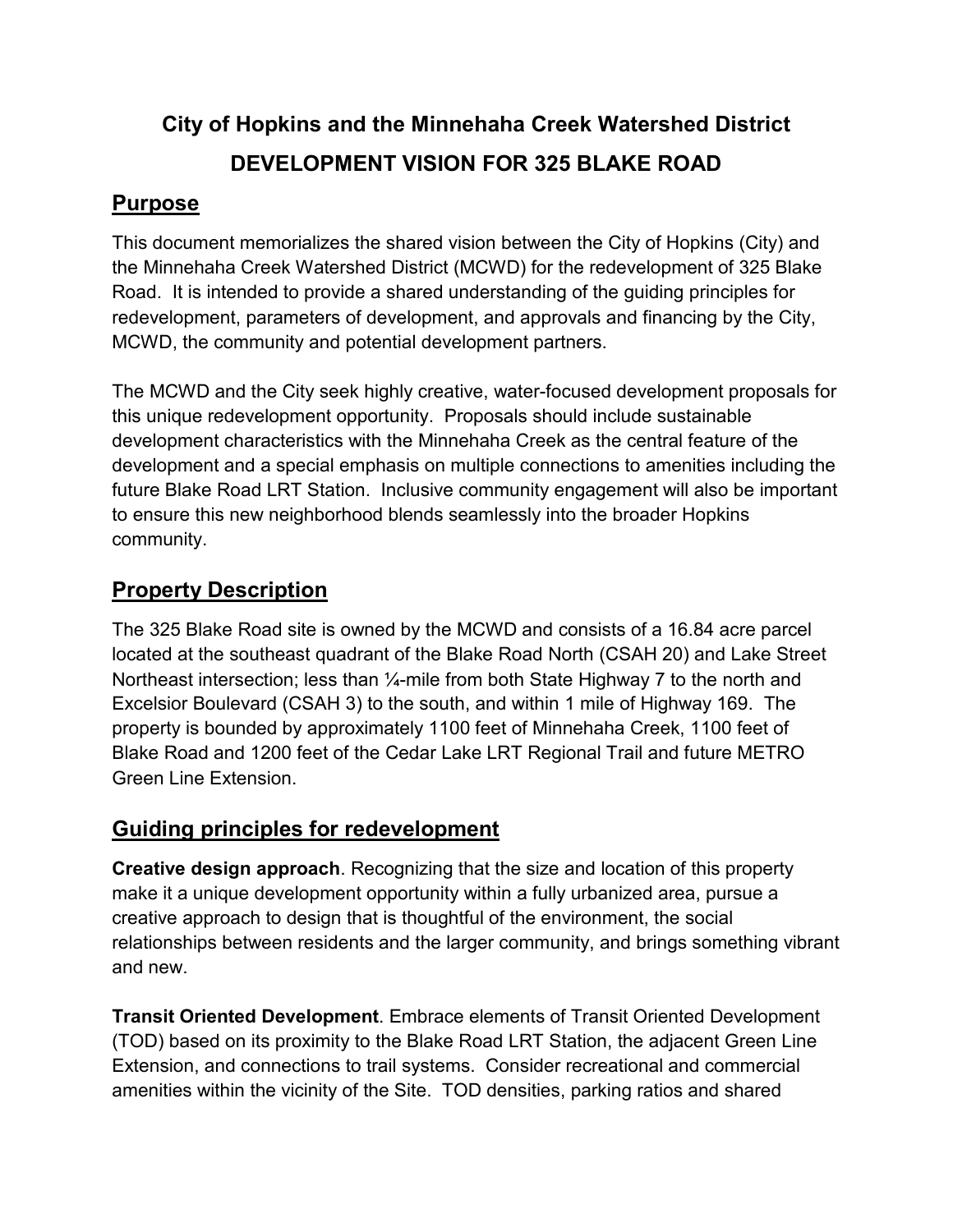parking within the Site are encouraged, as well as other transit-supportive uses such as jobs and neighborhood-serving retail.

Water-focused approach. Feature Minnehaha Creek, the Minnehaha Creek Greenway, and storm water management elements as central to the identity and orientation of the Site.

parking within the Site are encouraged, as well as other transit-supportive uses such as<br>jobs and neighborhood-serving retail.<br>Water-focused approach. Feature Minnehaha Creek, the Minnehaha Creek<br>Greenway, and storm water materials and techniques, water and energy efficiency, renewable energy, waste parking within the Site are encouraged, as well as other transit-supportive uses such as<br>jobs and neighborhood-serving retail.<br>Water-focused approach. Feature Minnehaha Creek, the Minnehaha Creek<br>Greenway, and storm water

Open design. Provide open design that establishes inviting views of Minnehaha Creek and allows for public access into the Site so that Minnehaha Creek becomes a community amenity. The design should permit easy access to and throughout the Site by pedestrians and bicyclists, while maintaining safety for all residents and users of the property.

Connections. Enhance physical and visual connections along and across Blake Road and to the Minnehaha Creek Greenway, Cedar Lake LRT Regional Trail, Blake Road Water-focused approach. Feature Minnehaha Creek, the Minnehaha Creek<br>Greenway, and storm water management elements as central to the identity and<br>orientation of the Site.<br>Sustainability. Incorporate sustainable development Road and an active first floor to enhance the pedestrian experience. The southwest corner of the Site is a key location due to its proximity to the Blake Road LRT Station, and development should embrace the prominence of this portion of the Site when looking at design and land use. and allows for public access into the Site so that Minnehaha Creek becomes a<br>community amenity. The design should permit easy access to and throughout the Site<br>by pedestrians and bicyclists, while maintaining safety for al

Inclusion. The site is located in a very economically and culturally diverse neighborhood with a significant number of naturally-occurring affordable housing units. It is the goal to embrace that diversity and develop the site in a way that is equitable, neighborhood.

Housing mix. Consider a variety of housing types, including ownership and rental for people at a mix of income levels and household sizes. All efforts should be made to mix the affordable units with the market rate units. If financial barriers prevent that, site design should encourage interaction between buildings via shared common areas and LRT Station and Cottageville Park. Buildings should have minimal setbacks from Blake<br>Road and an active first floor to enhance the pedestrian experience. The southwest<br>corner of the Site is a key location due to its proxim today are rental, the City is very interested in homeownership opportunities, especially for low and moderate income households.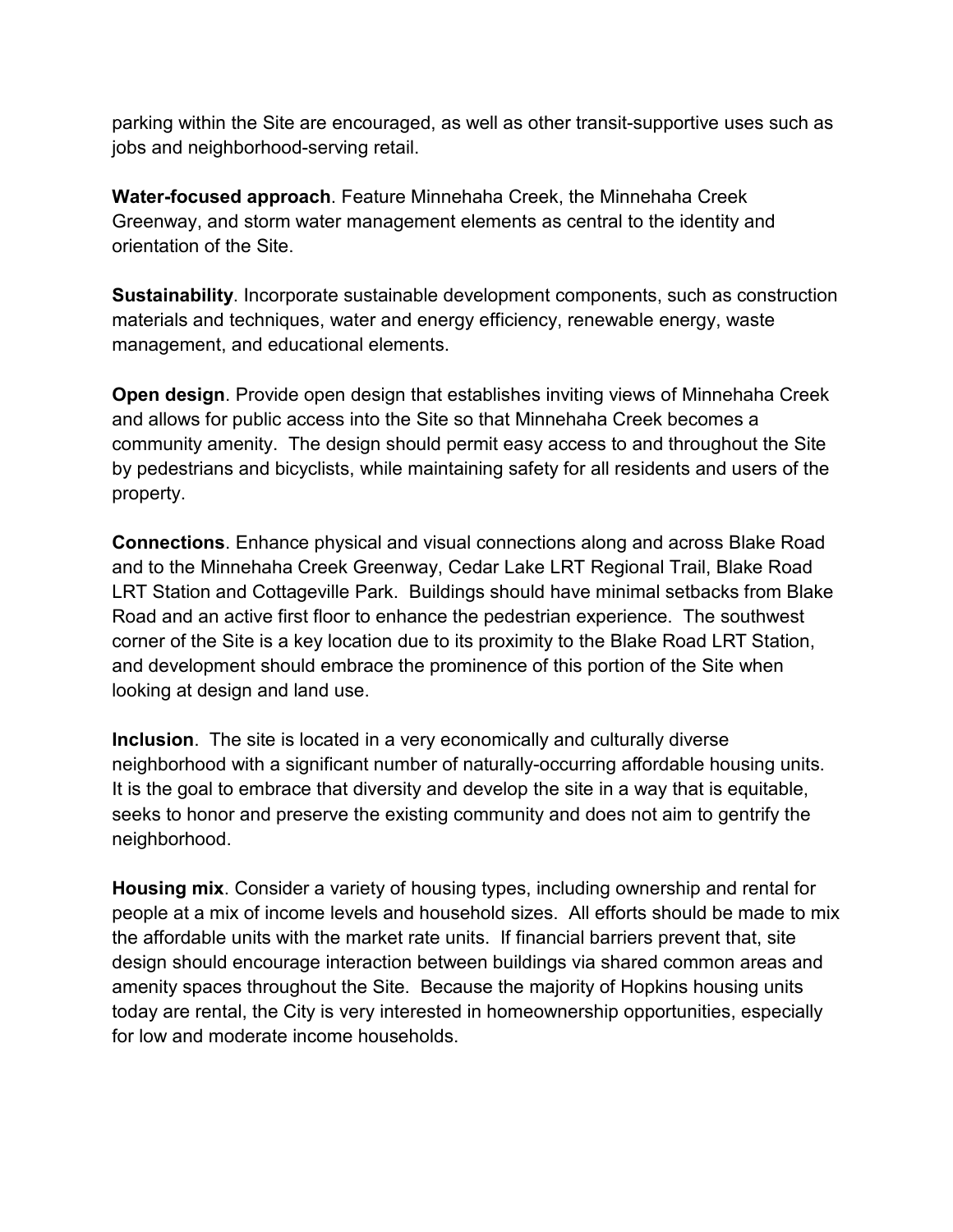**Community Engagement.** The City and MCWD are interested in engaging with the community early and in a way that is meaningful and helps to inform the site plan. It is the expectation that developing the engagement plan, wi community early and in a way that is meaningful and helps to inform the site plan. It is the expectation that developing the engagement plan, with the development team (City, **Community Engagement.** The City and MCWD are interested in engaging with the community early and in a way that is meaningful and helps to inform the site plan. It the expectation that developing the engagement plan, with

# Development Parameters

#### Access

The primary access point for the Site shall extend from the existing signalized **Community Engagement**. The City and MCWD are interested in engaging with the community early and in a way that is meaningful and helps to inform the site plan. It is the expectation that developing the engagement plan, w dependent upon a traffic study to be paid for by the Developer. Any traffic study will be subject to review by both the City and Hennepin County, as Blake Road is under County jurisdiction. **Community Engagement.** The City and MCWD are interested in engaging with the community early and in a way that is meaningful and helps to inform the site plan. It is<br>the expectation that developing the engagement plan, wi

#### Road Infrastructure

The City is interested in exploring concepts that have no or limited roads designed for Thornton Place, Seattle, WA.

If the Developer determines that access by automobiles is necessary to achieve the redevelopment goals, the roadways will be constructed by the Developer. If they are designed to City public street specifications, constructed in dedicated public right-ofway, and meet a clear public purpose, the maintenance of the roads from curb to curb will be taken on by the City. dependent upon a traffic study to be paid for by the Developer. Any traffic study will be<br>subject to review by both the City and Hennepin County, as Blake Road is under County<br>urisdiction.<br>**Road Infrastructure**<br>**Road Infra** 

#### **Utilities**

subject to review by both the City and Hennepin County, as Blake Road is under County<br> **Road Infrastructure**<br>
The City is interested in exploring concepts that have no or limited roads designed for<br>
Cars but have strong pe adequate flow, the water main must be looped through the Site and connect to the main in Lake Street NE right-of-way. There is a water service line into the Site that needed to remain active during the Blake Road construction and was reconnected. This line will need to be removed if it will no longer serve a building or hydrant. If the Developer determines that access by automobiles is necessary to achieve the redevelopment goals, the roadways will be constructed by the Developer. If they are designed to City public street specifications, construc way, and meet a clear public purpose, the maintenance of the roads from curb to curb<br>will be taken on by the City.<br>Utilities<br>Utilities are stubbed in with the intent to serve the Site. Water service extends into the<br>Site f

A deep sanitary sewer manhole was placed in the northwest corner of the Site during sanitary sewer services that were reconnected during adjacent reconstruction and will need to be removed if they will no longer serve a building.

relocation of any existing water lines or sanitary sewer services.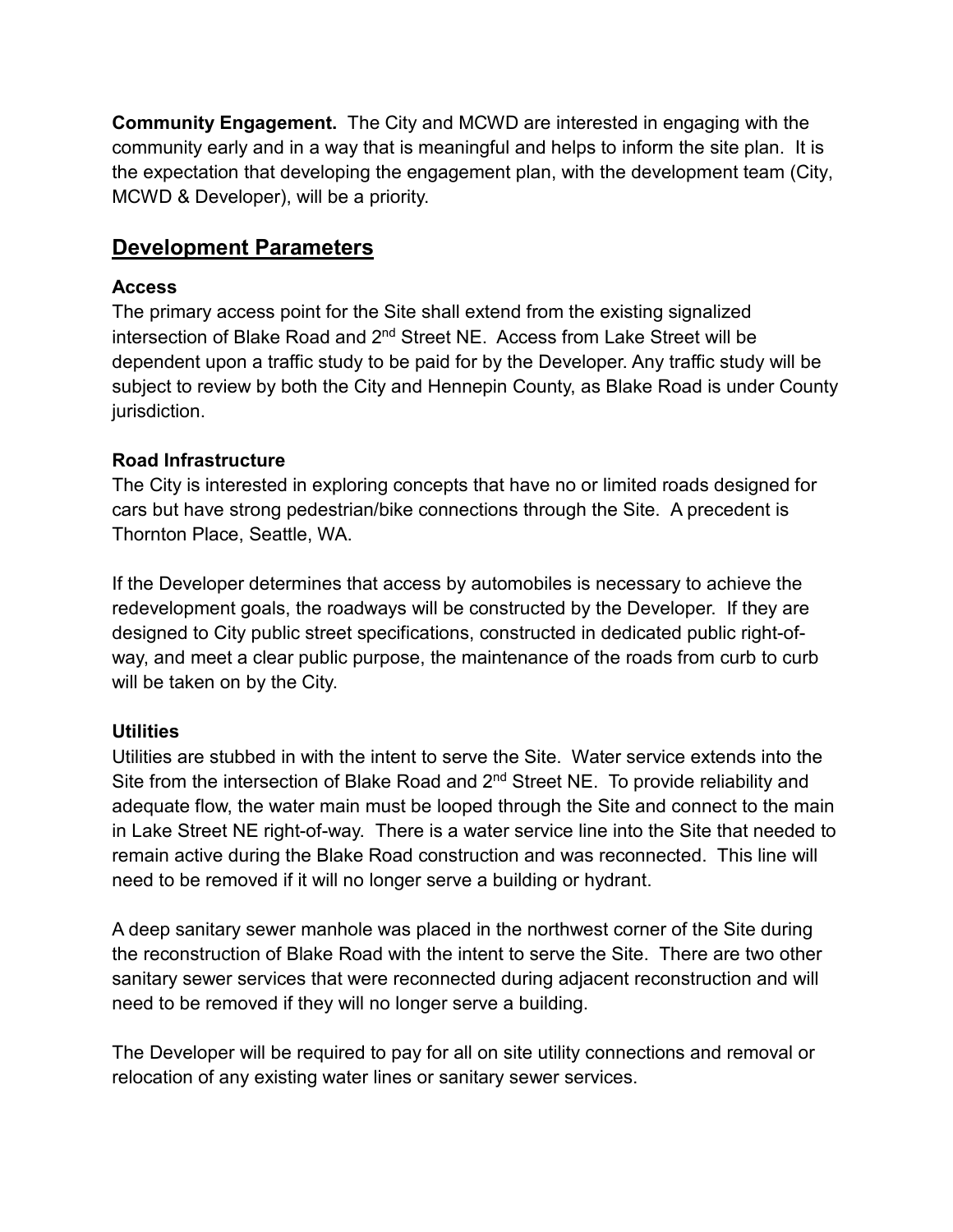**Storm Water**<br>MCWD will design and construct a regional storm water management<br>storm water from approximately 270 acres surrounding the Site. This<br>and control the rate of storm water that would otherwise flow untreate<br>Minn MCWD will design and construct a regional storm water management facility that treats **Storm Water**<br>MCWD will design and construct a regional storm water management facility that treats<br>storm water from approximately 270 acres surrounding the Site. This facility will clean<br>and control the rate of storm wate and control the rate of storm water that would otherwise flow untreated directly into Minnehaha Creek. Open space amenities and a trail network connecting the Cedar Lake LRT Regional Trail and Cottageville Park will be interwoven with the storm water features. The Developer will remain responsible for meeting storm water regulations for the portion of the Site devoted to the future development. However, it is expected that the Developer and MCWD will work closely together to design an innovative, aesthetically pleasing, and integrated approach to management of all storm water, trail, and open space elements throughout the Site. **Storm Water**<br> **Storm Water**<br>
MCWD will design and construct a regional storm water managemee<br>
storm water from approximately 270 acres surrounding the Site. Th<br>
and control the rate of storm water that would otherwise flo features. The Developer will remain responsible for meeting storm water regulations for<br>the potion of the Site devoted to the future development. However, it is expected that<br>the potion of the Site devoted to the future de the portion of the Site devoted to the future development. However, it is expected that<br>the Developer and MCWD will work closely together to design an innovative,<br>aesthetically pleasing, and integrated approach to manageme

The City is open to a range of development types on the Site if they are transitsupportive in nature. Included is housing, neighborhood-serving retail, and/or office uses.

#### Housing Density

The City and the Metropolitan Council's expectations for residential density on the Site is 75-150+ units per acre of buildable land.

#### Parking

Cottageville Park is desirable. Parking should be located underground and behind the buildings and not along Blake Road.

Land Use<br>The City is open to a range of development types on the Site if they are transit-<br>supportive in nature. Included is housing, neighborhood-serving retail, and/or office<br>uses.<br>Housing Density<br>The City and the Metrop Land Use<br>The City is open to a range of development types on the Site if they are transit-<br>supportive in nature. Included is housing, neighborhood-serving retail, and/or office<br>uses.<br>Housing Density<br>The City and the Metrop The City is open to a range of development types on the Site if they are transit-<br>supportive in nature. Included is housing, neighborhood-serving retail, and/or office<br>uses.<br>**Housing Density**<br>**Housing Density**<br>**Example 10** supportive in nature. Included is housing, neighborhood-serving retail, and/or office<br>uses.<br> **Housing Density**<br>
The City and the Metropolitan Council's expectations for residential density on the Site<br>
is 75-150+ units per experience and TOD best practices. **Parking** ratios and shared parking between uses are encouraged and expected.<br>TOD parking that can be used by visitors to the Minnehaha Creek Greenway and<br>Cottageville Park is desirable. Parking should be located undergrou

#### **Sustainability**

325 Blake Road is a very unique site, adjacent to both a future LRT station and bordered by Minnehaha Creek. It provides an opportunity to demonstrate environmentally-sensitive design as an example for other development to follow. The water and energy efficiency and education.

#### Housing Affordability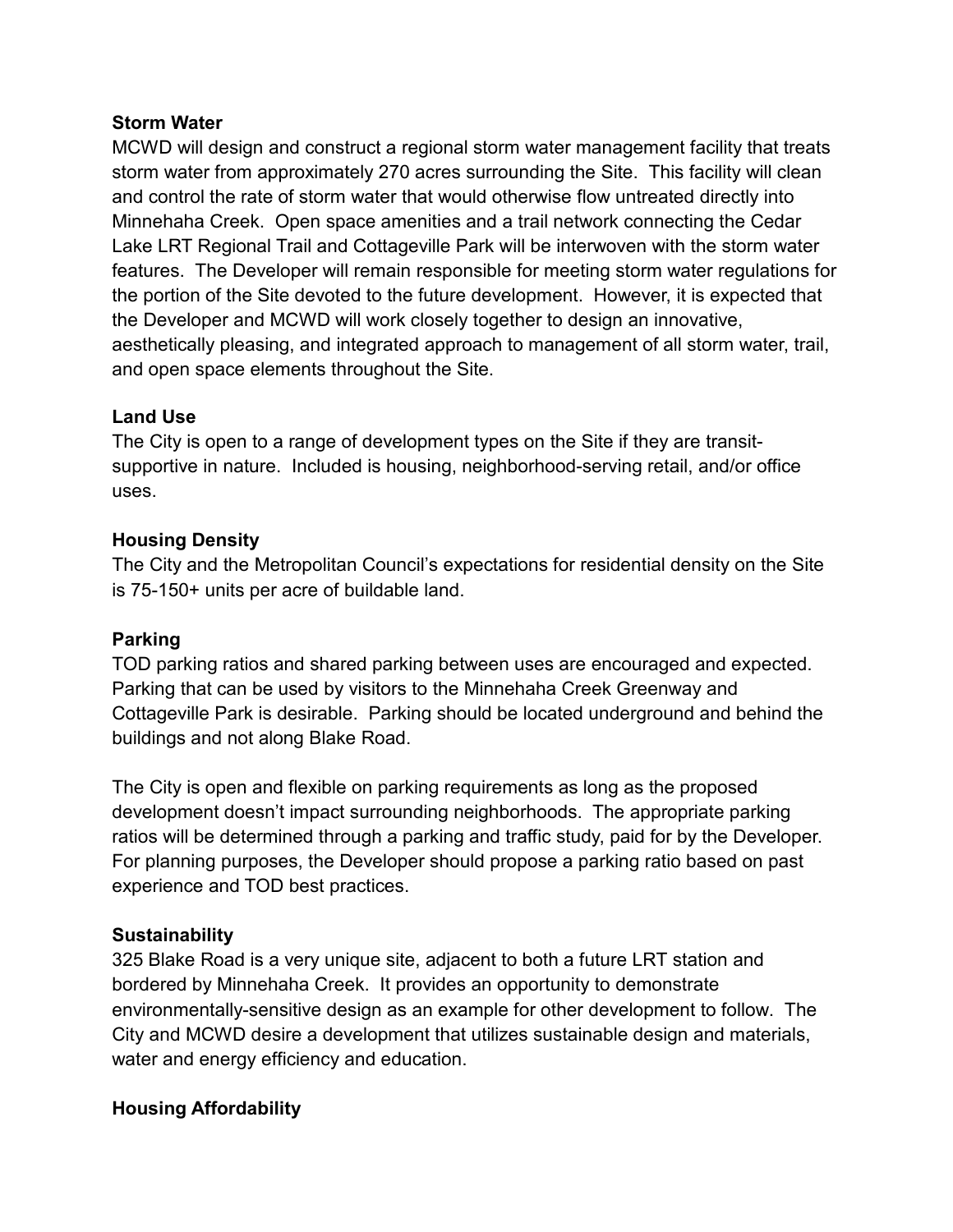The City desires the Developer(s) to include 10-15% of the units as affordable and have them integrated with market rate units rather than as a standalone affordable development. If a mix of affordable and market rate units cannot be achieved, the site design should provide places for residents to come together and amenities that are shared between developments. If funding sources or Developer interest calls for a higher percentage of affordable units, the City is open to discussing that with the Developer. The City desires the Developer(s) to include 10-15% of the units as affordable and have<br>them integrated with market rate units rather than as a standalone affordable<br>development. If a mix of affordable and market rate unit

# Public Art

PLACES is an effort to bring public art to the Green Line Extension. The City believes there is an opportunity to use the PLACES initiative to inform both public art on the Site, as well as the overall development. The City is interested in working with artist(s), the through PLACES or independent of that process. **Public Art**<br>PLACES is an effort to bring public art to the Green Line Extension. The City believes<br>there is an opportunity to use the PLACES initiative to inform both public art on the Site,<br>as well as the overall develop

# Approvals & Financing

### Zoning

The Site is currently zoned Industrial but is guided in the 2040 Comprehensive Plan as Activity Center which calls for a moderate to high density mix of uses that support the public investment of transit.

The City acknowledges that existing zoning districts may not have the flexibility needed for development on a site that is so unique, including its irregular shape, the plans for changes in grade. As a result, the City will consider using a Planned Unit Development (PUD) approach to better achieve the redevelopment goals. **Example 11**<br>
It is likely that is currently zoned in that process.<br> **Approvals & Financing**<br> **Zoning**<br> **Zoning**<br> **Zoning**<br> **Zoning**<br> **Zoning**<br> **Zoning**<br> **Zoning**<br> **Zoning**<br> **Zoning**<br> **Zoning**<br> **Zoning**<br> **Zoning**<br> **Conform** 

### Environmental Review

**Approvals & Financing**<br> **Approvals & Financing**<br>
The Site is currently zoned industrial but is guided in the 2040 Comprehensive Plan as<br>
Activity Center which calls for a moderate to high density mix of uses that support **Approvals & Financing**<br> **Zoning**<br> **Zoning**<br>
The Site is currently zoned Industrial but is guided in the 2040 Comprehensive Plan as<br>
Activity Center which calls for a moderate to high density mix of uses that support the<br> (RGU) for any environmental review. Any environmental review shall be paid for by the Developer.

### Park Dedication Fee

The City is open to discussions about the fee as the development is shaped and the overall development plan is known.

# Tax Increment Financing (TIF)